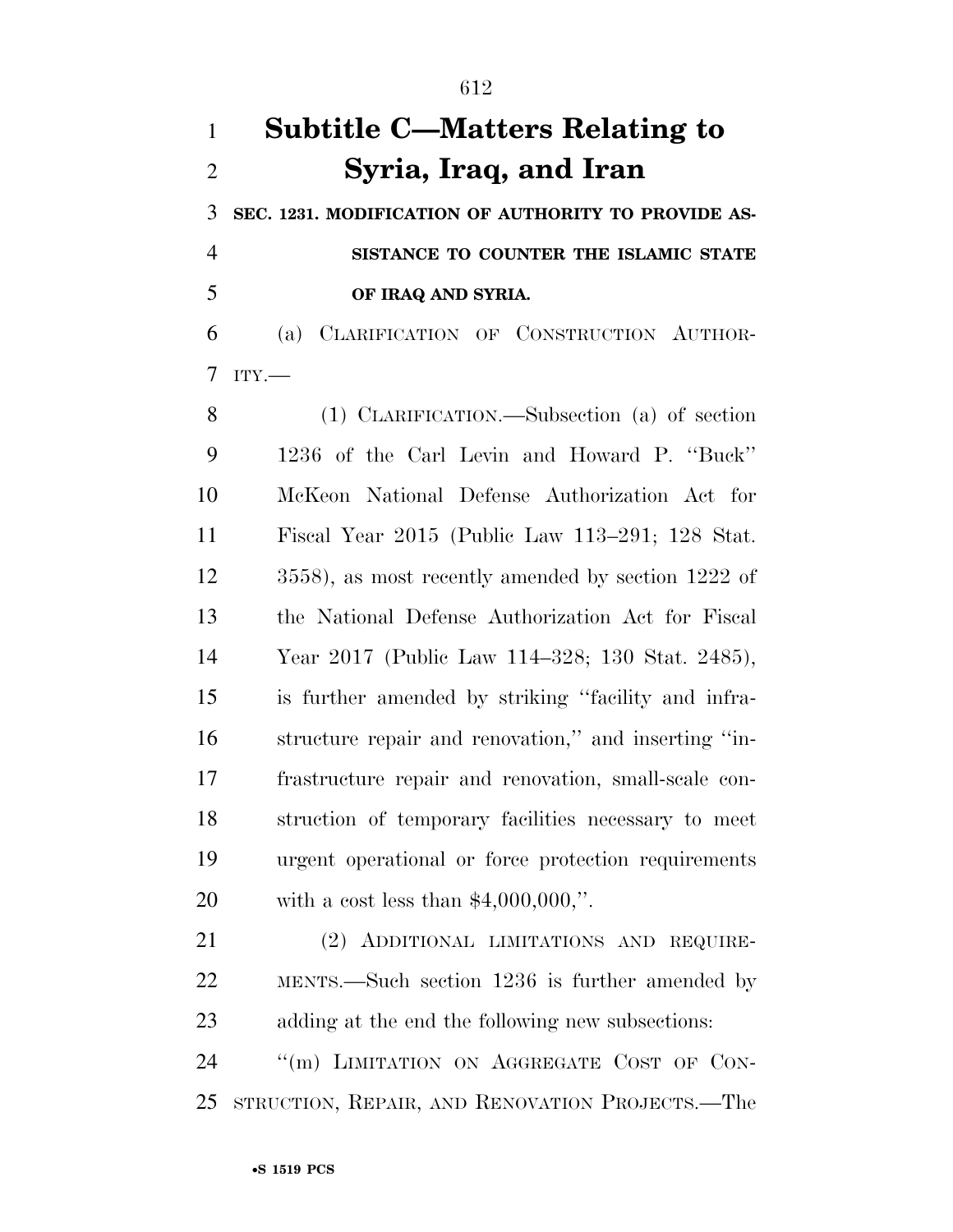aggregate amount of construction, repair, and renovation projects carried out under this section in any fiscal year may not exceed \$30,000,000.

 ''(n) APPROVAL AND NOTICE BEFORE CERTAIN CON-STRUCTION, REPAIR, AND RENOVATION PROJECTS.—

 ''(1) APPROVAL.—A construction, repair, or renovation project costing more than \$1,000,000 may not be carried out under this section unless ap- proved in advance by the Commander of the United States Central Command.

11 ''(2) NOTICE.—When a decision is made to carry out a construction, repair, or renovation project to which paragraph (1) applies, the Com- mander of the United States Central Command shall notify in writing the appropriate committees of Con- gress of that decision, including the justification for the project and the estimated cost of the project. The project may be carried out only after the end of the 21-day period beginning on the date the noti- fication is received by the committees or, if earlier, the end of the 14-day period beginning on the date on which a copy of the notification is provided in an electronic medium pursuant to section 480 of title 10, United States Code.''.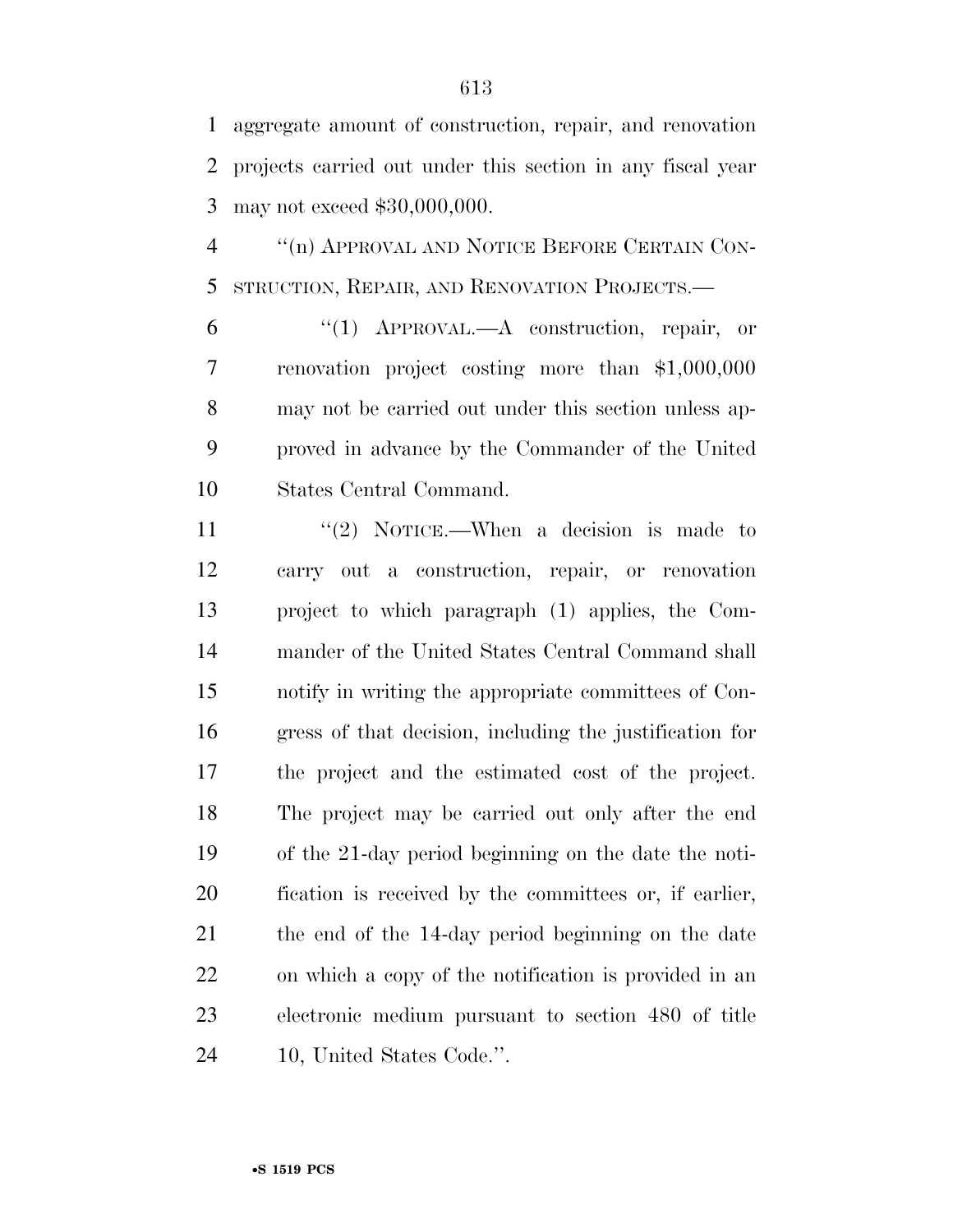| $\mathbf{1}$   | (3) ELEMENT IN QUARTERLY REPORTS ON                           |
|----------------|---------------------------------------------------------------|
| $\overline{2}$ | CONSTRUCTION, REPAIR, AND RENOVATION.-Para-                   |
| 3              | graph $(8)$ of subsection $(d)$ of such section 1236 is       |
| $\overline{4}$ | amended to read as follows:                                   |
| 5              | $\cdot\cdot$ (8) A list of new projects for construction, re- |
| 6              | pair, or renovation commenced during the period               |
| 7              | covered by such progress report, and a list of                |
| 8              | projects for construction, repair, or renovation con-         |
| 9              | tinuing from the period covered by the preceding              |
| 10             | progress report.".                                            |
| 11             | (b) FUNDING.—Subsection (g) of such section $1236$ ,          |
| 12             | as most recently amended by section 1222 of the National      |
| 13             | Defense Authorization Act for Fiscal Year 2017, is further    |
| 14             | amended—                                                      |
| 15             | (1) by striking "in the National Defense Au-                  |
| 16             | thorization Act for Fiscal Year 2017 for Overseas             |
| 17             | Contingency Operations in title XV for fiscal year            |
| 18             | 2017" and inserting "for the Department of Defense            |
| 19             | for Overseas Contingency Operations for fiscal year           |
| 20             | $2018"$ ; and                                                 |
| 21             | $(2)$ by striking "\$630,000,000" and inserting               |
| 22             | " $$1,269,000,000$ ".                                         |
| 23             | (c) NAME OF ISLAMIC STATE OR IRAQ AND SYRIA.—                 |
| 24             | $(1)$ IN GENERAL.—Such section 1236 is further                |
| 25             | amended—                                                      |